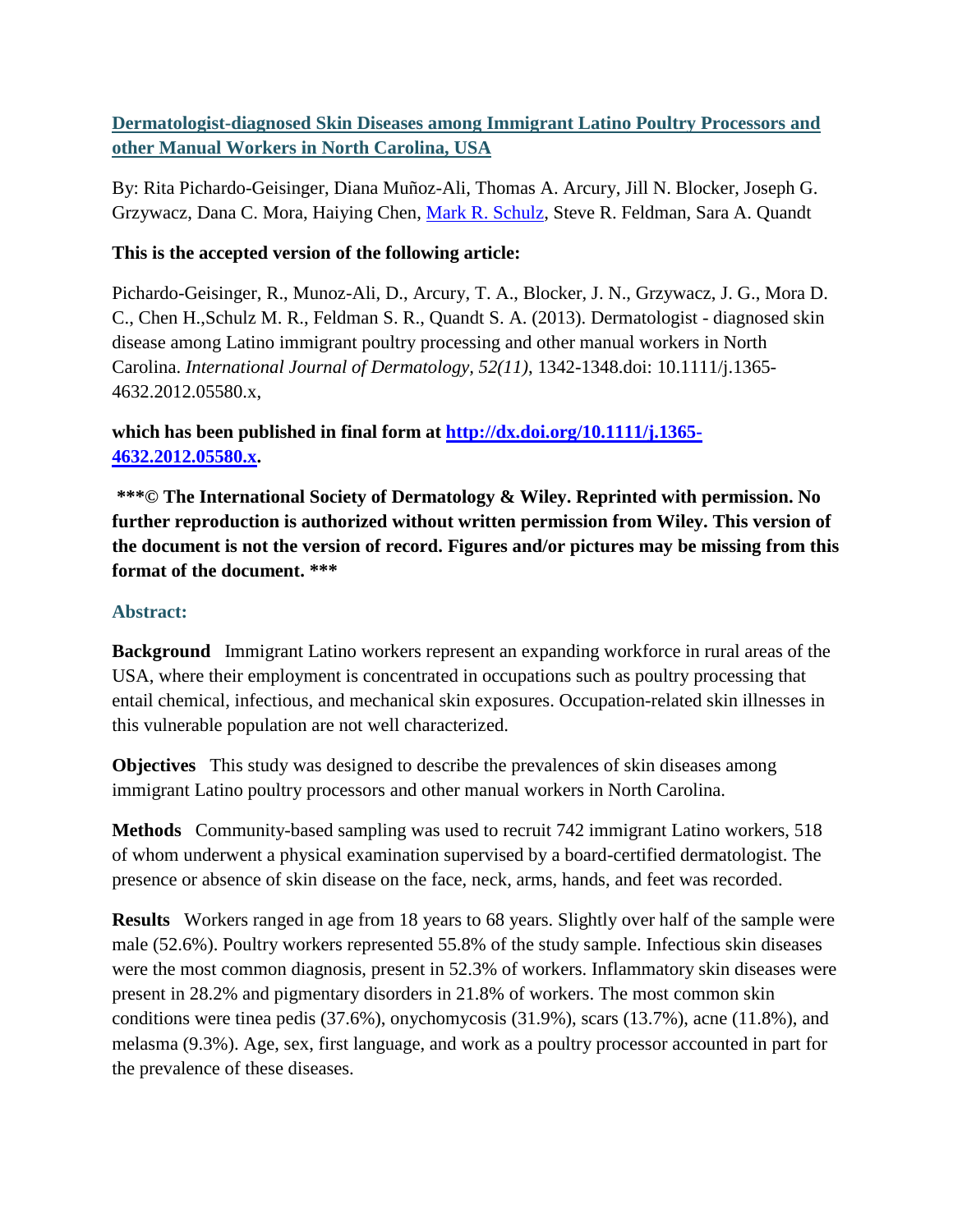**Conclusions** Several skin diseases are highly prevalent in immigrant Latino workers and may relate to work environment. These may impair the quality of life of these workers and predispose them to further illness.

**Keywords:** Occupational Health | Occupational Safety | Latinos | Immigrant Workers | Manual Workers | Poultry Processing

### **Article:**

### **Introduction**

The skin is the biologically active barrier between the individual and the environment. Although the skin is designed to adjust to a wide range of external changes, environmental stressors may predispose skin to disease. Such exposures are a part of daily working conditions in a number of jobs. The US Bureau of Labor Statistics<sup>1</sup> reported that the incidence of skin disease resulting in missed work days among all private industry workers in 2009 was 2.9 per 10,000. Irritant contact dermatitis is the most common form of occupational skin disease and is estimated to constitute 70–80% of all occupation-related skin disorders.<sup>2</sup>

Latino populations have become the largest ethnic minority group in the USA. $3$  The Latino workforce is growing rapidly as a result of immigration from Mexico and elsewhere in Latin America, expanding into "new settlement" communities that previously included few Latinos.<sup>3</sup> The southern USA, in particular, has experienced significant immigration. Latinos in these new settlement communities are concentrated in employment sectors that place them at high risk for occupational injuries and illnesses.<sup>4</sup> These sectors include poultry processing, in which immigrant Latinos represent the largest proportion by ethnic origin of the industry population of  $> 250,000$  workers in the USA,<sup>5</sup> as well as the construction, farming, and hotel and food service sectors. The occupational hazards to which these workers are exposed include chemicals (such as pesticides and cleaning agents), extreme temperatures, humidity, long hours, and repetitive motion.<sup>6</sup>

Studies documenting skin disease in immigrant Latino workers have been largely limited to farmworkers. In a study of 304 farmworkers that employed a structured interview and a standard set of 10 digital photographs reviewed by a board-certified dermatologist, high levels of inflammatory skin disease (57.2%) and infectious skin disease (73.8%) were found.<sup>7</sup> A study of 79 farmworkers in the same area visiting a clinic for non-skin conditions found infectious and inflammatory skin diseases to be the most common types of disease, with the most frequent diagnoses being contact dermatitis (33.0%), melasma (12.7%), and tinea (defined as any dermatophytosis except onychomycosis,  $12.7\%$ ).<sup>8</sup> A small study assessing skin conditions among 25 male Latino poultry workers found infections to be the most common ailments (onychomycosis, 76%; tinea pedis, 72%), followed by inflammatory diagnoses (acne or folliculitis,  $64\%$ ).<sup>6</sup> Among workers in other manual occupations, such as butchery, fish processing, and construction, prevalences of skin disease have been high.<sup>9–12</sup> However, none of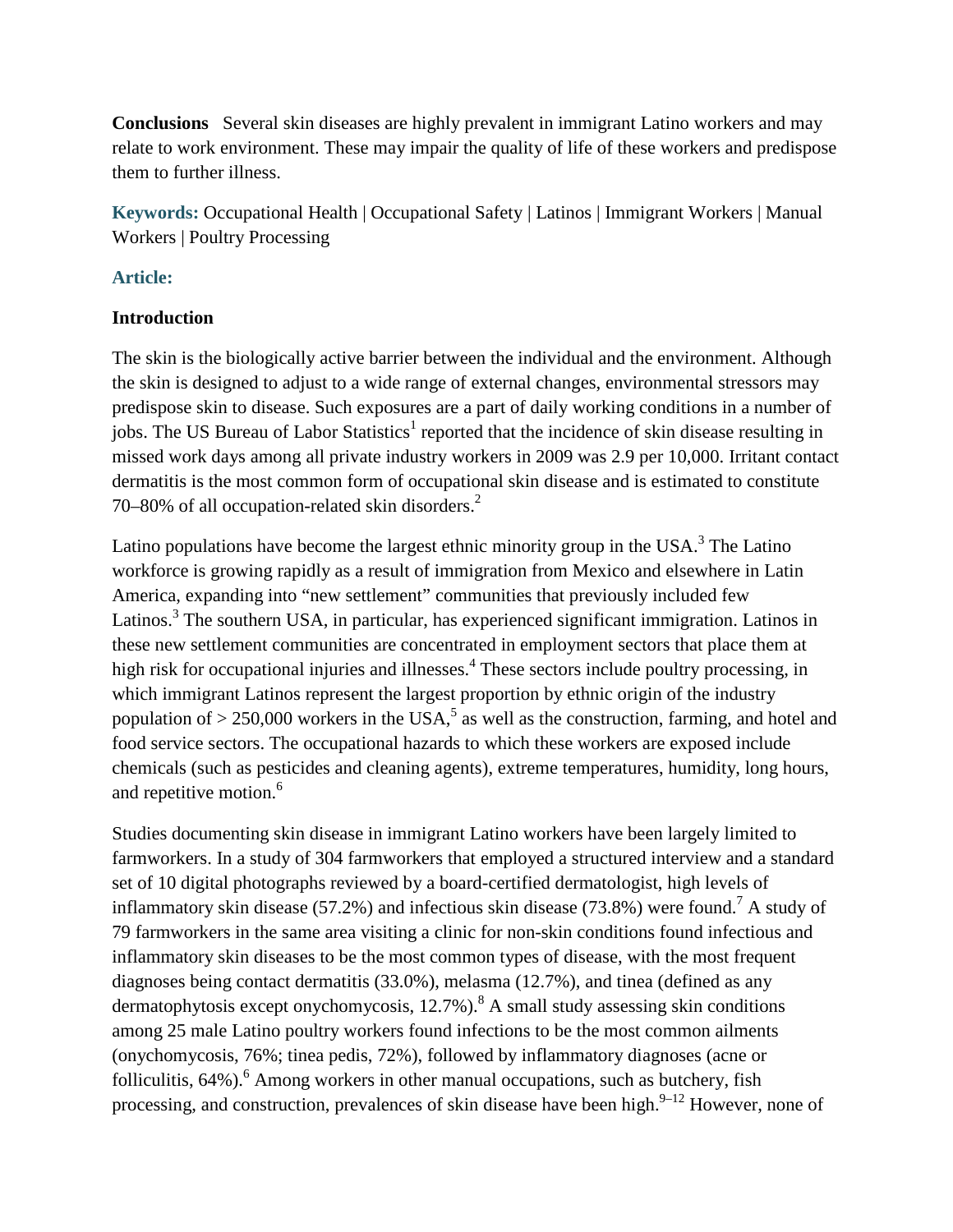these studies have shown the prevalence of skin disease among Latino immigrants. Few studies have looked at prevalences of dermatoses in poultry processing workers<sup>6,13,14</sup> and, of those, the majority have focused mainly on the prevalence of warts. Aside from the farmworker studies, there have been virtually no systematic examinations of occupational skin disease among Latino immigrants. Lack of such data prevents the development of evidence-based occupational health and safety interventions and prevents the identification of changes in work practices that prevent the occurrence of skin-related illness.

The purpose of this paper is to provide a description of the prevalence of skin diseases diagnosed by skin examination among immigrant Latino poultry workers and other manual workers in western North Carolina. The value of this study lies in its large size and its community sampling approach. The study focused on poultry workers because of their high frequency in the population,<sup>5</sup> self-report data suggesting high levels of skin injuries and illnesses were available, and workers in the poultry processing sector are known to be exposed to wet, cold conditions, animal meat and byproducts, and repetitive work.<sup>6</sup> We compared rates of skin disease in this group with rates in immigrant Latino non-poultry manual workers to distinguish the impact of poultry work from the background rate of skin disease in the immigrant Latino manual work force.

## **Materials and methods**

#### **Study design**

The study was a cross-sectional survey to document the prevalences and predictors of selected occupational injuries and illnesses among Latino poultry and non-poultry manual workers. Data were collected in Burke, Surry, Wilkes, and Yadkin Counties in western North Carolina, which are "new settlement" areas for Hispanic/Latino residents in the USA.<sup>3</sup> The total population of the four counties is 272,331, and 19,310 (7.1%) residents are Hispanic.<sup>15</sup> Data collection, which occurred from June 2009 to November 2010, included an initial in-home interview and a subsequent physical examination.

## **Sampling**

Community-based sampling was used to ensure that a representative sample would be selected.<sup>16</sup> A sample frame of 4376 dwellings likely to be inhabited by Latino immigrants was developed in collaboration with a community-based organization serving the local Latino population. Some dwellings were in known Latino enclaves; others were dispersed throughout the counties. The lists were enumerated and stratified, and specific dwellings were then randomly selected for potential recruitment to the study. Dwellings were selected so that approximately two thirds were in Latino enclaves, and one third were dispersed dwellings.

#### **Recruitment**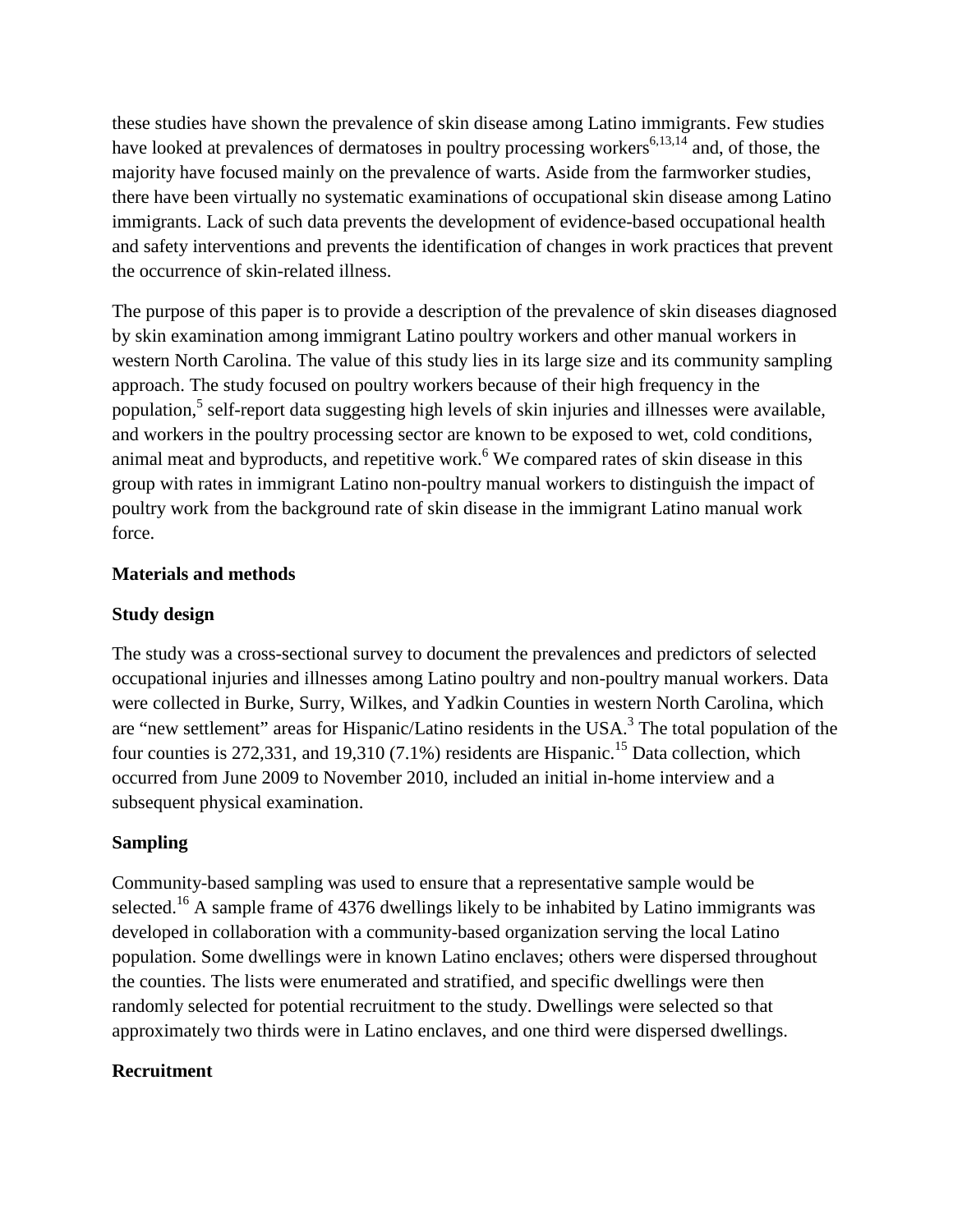Well-known members of the Latino communities were hired as recruiters; two to four recruiters worked in each study county. Recruiters visited randomly selected dwellings, returning at different times and on different days if no-one was home. Residents were screened for inclusion criteria; they were required to self-identify as Latino or Hispanic, work  $\geq$  35 hours per week in a manual labor job, and to be aged  $\geq$  18 years. Manual labor jobs were defined as non-managerial jobs in poultry processing or industries such as landscaping, construction, restaurants, hotels, child care, or manufacturing. Non-poultry manual workers with previous work experience in poultry qualified only if their lifetime employment in poultry production or processing amounted to  $\leq$  6 months in total and had not occurred within the previous two years. Work in poultry processing was defined as any type of non-supervisory work in a poultry processing plant; job categories ranged from receipt of live chickens through to sanitation procedures and included hanging, killing, plucking, cutting, evisceration, wash-up, trimming, deboning, chilling, and packing tasks (for details on these tasks, see the Occupational Safety and Health Administration  $e$ -tool<sup>17</sup>). Employees of poultry production farms were excluded. More than one resident per dwelling could be recruited, if eligible. Of 1681 dwellings selected, 965 were screened, giving a screening rate of 57.4%. A total of 1526 residents were screened; 957 were eligible and, of these, 742 workers (77.5%) agreed to participate in the initial in-home interview, and 518 of those later attended a data collection clinic for a physical examination. The data collection clinics were held on seven Sundays evenly dispersed throughout the study period.

### **Data collection**

The in-home interview was interviewer-administered. It included items on demographic information (i.e. age, country of origin, length of education, language preference) and current work characteristics. The physical examination included a skin examination, supervised by a Spanish-speaking, board-certified dermatologist. Signed informed consent was obtained from each of the participants; US\$10 was given to the participant at the time of the in-home interview, and US\$30 was given to the participant at the time of the physical examination. Participant recruitment and data collection procedures were approved by the Wake Forest School of Medicine Institutional Review Board.

#### **Physical examination**

The skin examination focused on the face, neck, arms, hands, and feet in order to capture the areas most at risk of occupational exposure. The presence or absence of disease was recorded for the following categories of disease: inflammatory diseases; pigmentary disorders; infections; malignant and pre-malignant tumors; and trauma. Specific occupational skin diseases referred to in the data collection instrument included folliculitis, atopic dermatitis, irritant and allergic contact dermatitis, onychomycosis, tinea pedis, tinea corporis, warts, and traumatic skin and nail lesions. Neither the sites nor the location of involvement were recorded except in the case of tinea, in which foot vs. other sites was recorded. An individual could have more than one specific diagnosis in a category. Completely benign disorders such as dermatofibroma, benign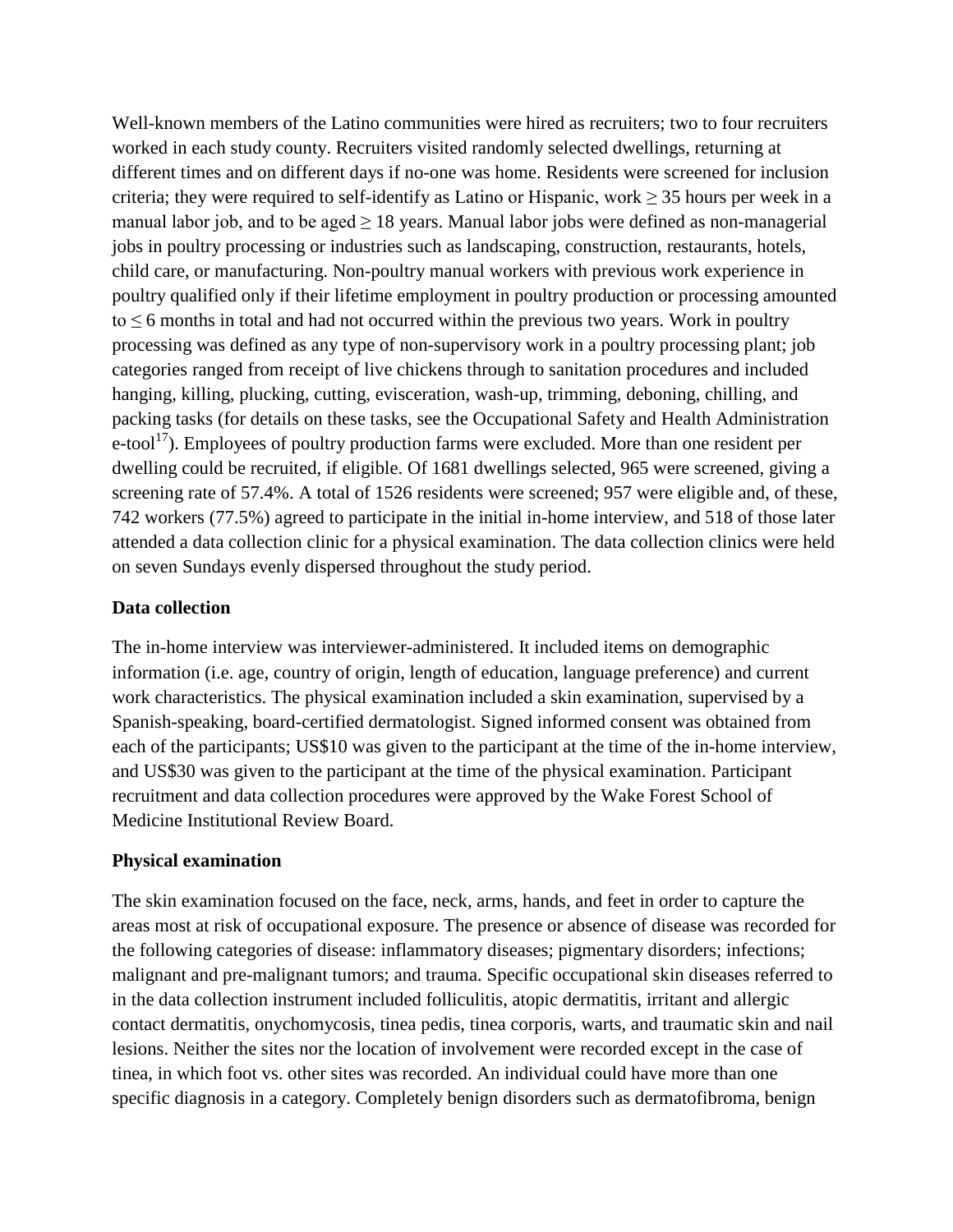nevi, keratosis pilaris, birthmarks, cysts, and hemangiomas (measuring < 1 cm), as well as androgenetic alopecia, were ignored.

## **Analysis**

The objectives of the statistical analysis were to describe the prevalences of various skin diseases among immigrant Latino workers in North Carolina and to evaluate whether personal characteristics predict the presence of observed skin diseases. Descriptive statistics such as percentages and frequencies were calculated for discrete personal characteristics and the presence of various skin diseases. Bivariate associations between demographics and diseases of interest were examined using chi-squared tests or Fisher's exact tests. Dichotomous outcomes of skin diseases of interest (i.e. coded as 1 for the presence and 0 for the absence of disease) were modeled with multivariate logistic regression. Predictor variables in the models included gender, type of work (poultry workers, non-poultry workers), age (17–24 years, 25–30 years, 31– 40 years,  $\geq$  41 years), length of education (0–6 years, 7–9 years,  $\geq$  10 years), and primary language spoken (indigenous, non-indigenous language). Adjusted odds ratios (AORs) and 95% confidence intervals (CIs) were estimated. Significance was accepted at a *P*-value of < 0.05, and all analyses were performed using sas Version 9.2 (SAS Institute, Inc., Cary, NC, USA).

# **Results**

Poultry workers represented 55.8% of the sample (Table 1). Participants ranged in age from 18 years to 68 years (mean  $\pm$  standard deviation [SD] 33.8  $\pm$  10.2 years). Almost three quarters of participants (73.9%) were aged  $\leq 40$  years. Slightly over half (54.6%) were male. Over half (58.3%) had  $\leq$  6 years of education; 21.0% spoke a non-Spanish indigenous language as a primary language. Most of these languages were Mayan languages spoken in southern Mexico and Guatemala.

| Characteristic     | n(%)       |
|--------------------|------------|
| Type of work       |            |
| Poultry processing | 289 (55.8) |
| Other manual work  | 229 (44.2) |
| Age, years         |            |
| $18 - 24$          | 85 (16.4)  |
| $25 - 30$          | 126 (24.3) |

## **Table 1. Characteristics of the study sample (n = 518)**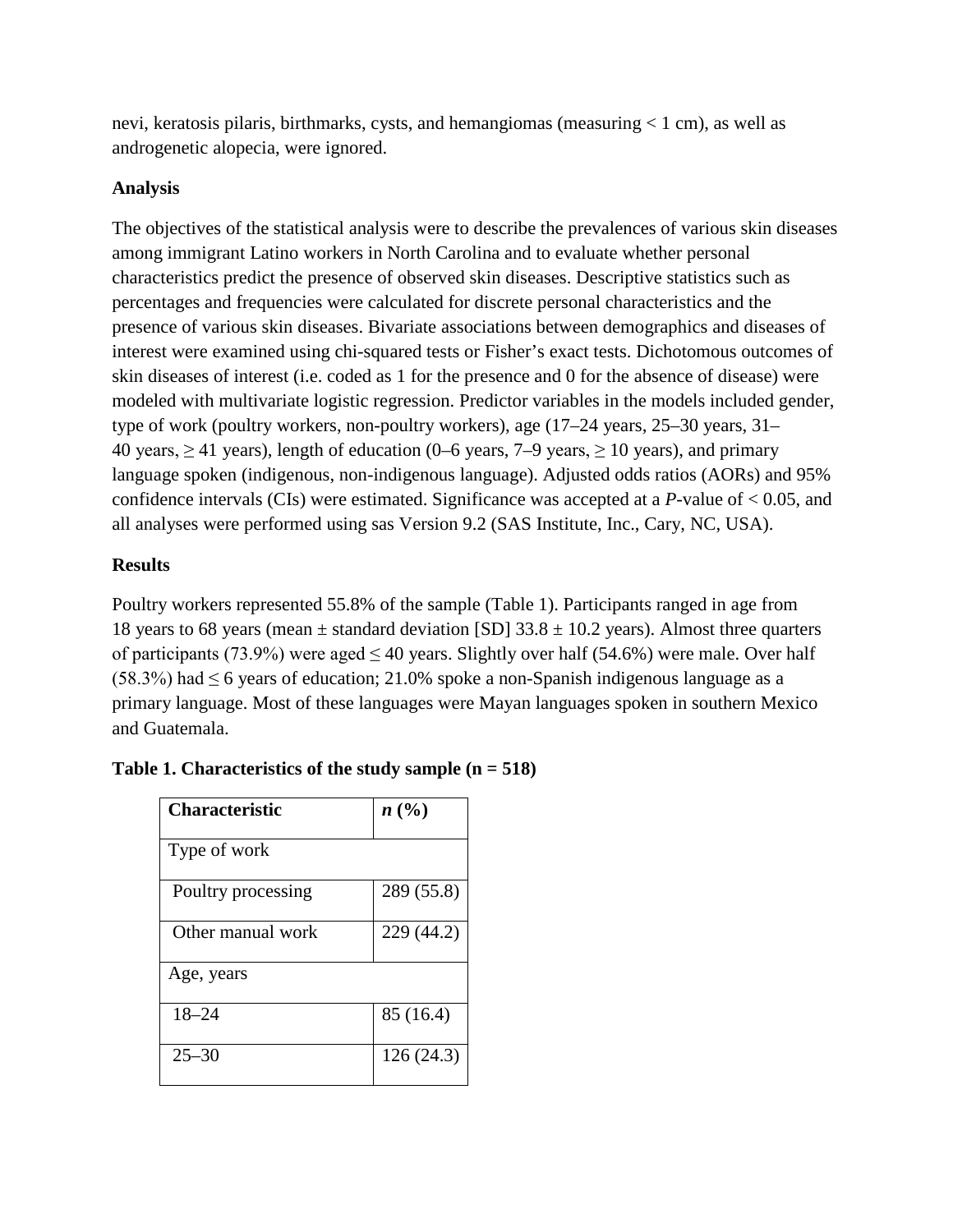| $31 - 40$                  | 172 (33.2) |
|----------------------------|------------|
| $\geq 41$                  | 135(26.1)  |
| Sex                        |            |
| Female                     | 235 (45.4) |
| Male                       | 283 (54.6) |
| Length of education, years |            |
| $0 - 6$                    | 302 (58.3) |
| $7 - 9$                    | 121 (23.4) |
| >10                        | 95 (18.3)  |
| First language spoken      |            |
| Non-indigenous language    | 404 (78.0) |
| Indigenous language        | 109(21.0)  |

Infectious skin diseases were the most common diagnosis, present in 52.3% of participants. Inflammatory skin diseases were present in 28.2% and pigmentary disorders in 21.8% (Table 2). Overall, the 10 most common skin conditions were tinea pedis (37.6%), onychomycosis (31.9%), scars (13.7%), acne (11.8%), melasma (9.3%), post-inflammatory changes (8.5%), contact dermatitis (8.1%), acanthosis nigricans (6.6%), callus (5.4%), and folliculitis (4.1%).

**Table 2. Most prevalent skin conditions in immigrant Latino workers in North Carolina (n = 518)**

| Skin disease      | $n\left(\%\right)$ |
|-------------------|--------------------|
| <b>Infections</b> |                    |
| Any infection     | 271 (52.3)         |
| Tinea pedis       | 195 (37.6)         |
| Onychomycosis     | 165(31.9)          |
| Warts             | 17(3.3)            |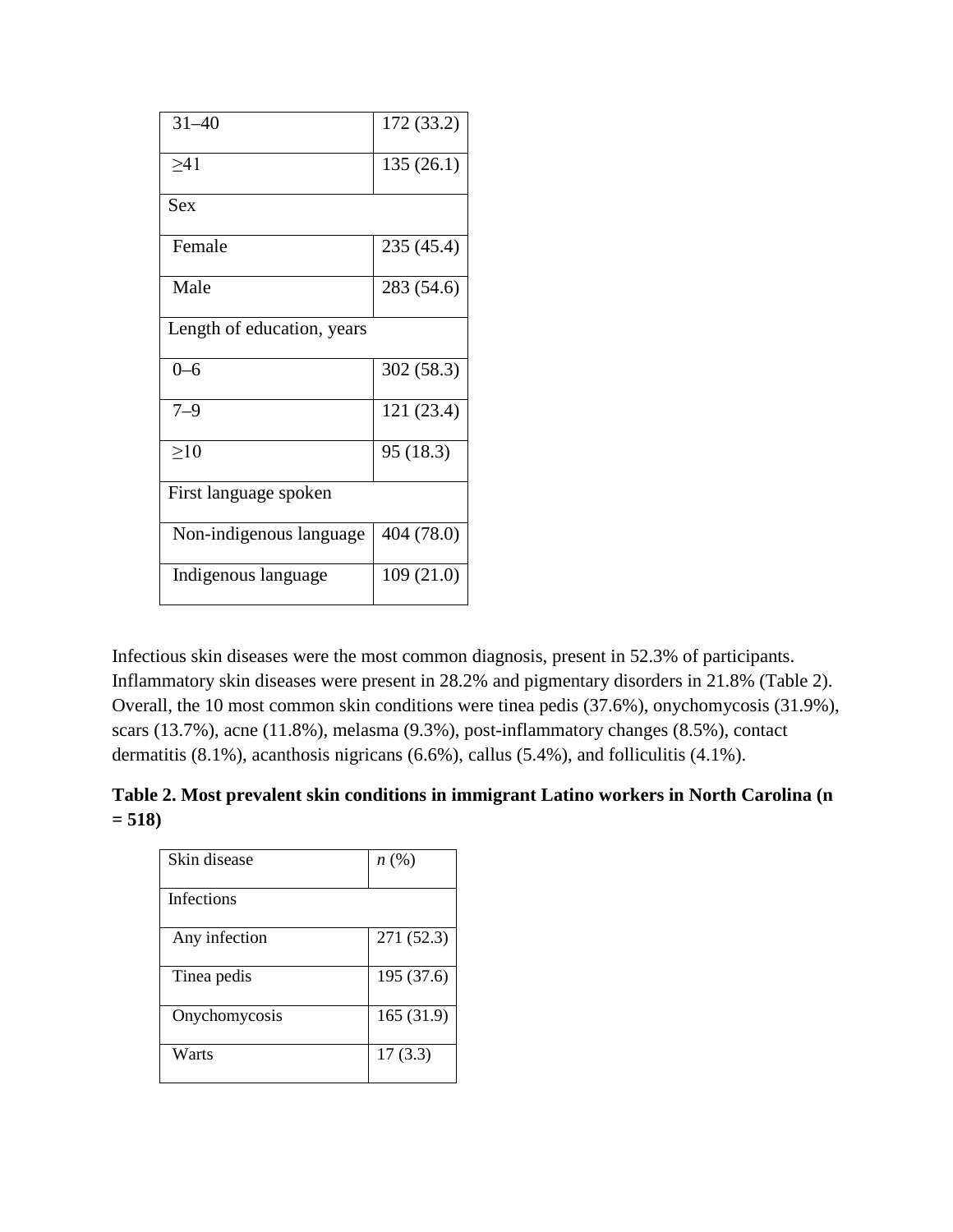| Tinea (all other types)   | 8(1.5)     |
|---------------------------|------------|
| Tinea versicolor          | 6(1.2)     |
| Inflammatory diseases     |            |
| Any inflammatory disease  | 146 (28.2) |
| Acne                      | 61(11.8)   |
| Contact dermatitis        | 42(8.1)    |
| Folliculitis              | 21(4.1)    |
| Atopic dermatitis         | 20(3.9)    |
| Seborrheic dermatitis     | 8(1.5)     |
| Stasis dermatitis         | 7(1.4)     |
| Pigmentary disorders      |            |
| Any pigmentary disorder   | 113 (21.8) |
| Melasma                   | 48 (9.3)   |
| Post-inflammatory changes | 44(8.5)    |
| Acanthosis nigricans      | 34(6.6)    |
| Trauma                    |            |
| Any trauma                | 95 (18.3)  |
| <b>Scars</b>              | 71(13.7)   |
| Traumatic skin lesion     | 15(2.9)    |
| Traumatic nail lesion     | 13(2.5)    |
| Others                    |            |
| Callus                    | 28(5.4)    |

Bivariate analyses found tinea pedis was not associated with poultry work (Table 3). However, tinea pedis was associated with male gender, lower levels of education, and speaking an indigenous language. Onychomycosis was associated with poultry processing (62.4% vs. 37.6%). It was also associated with older age, male gender, and speaking an indigenous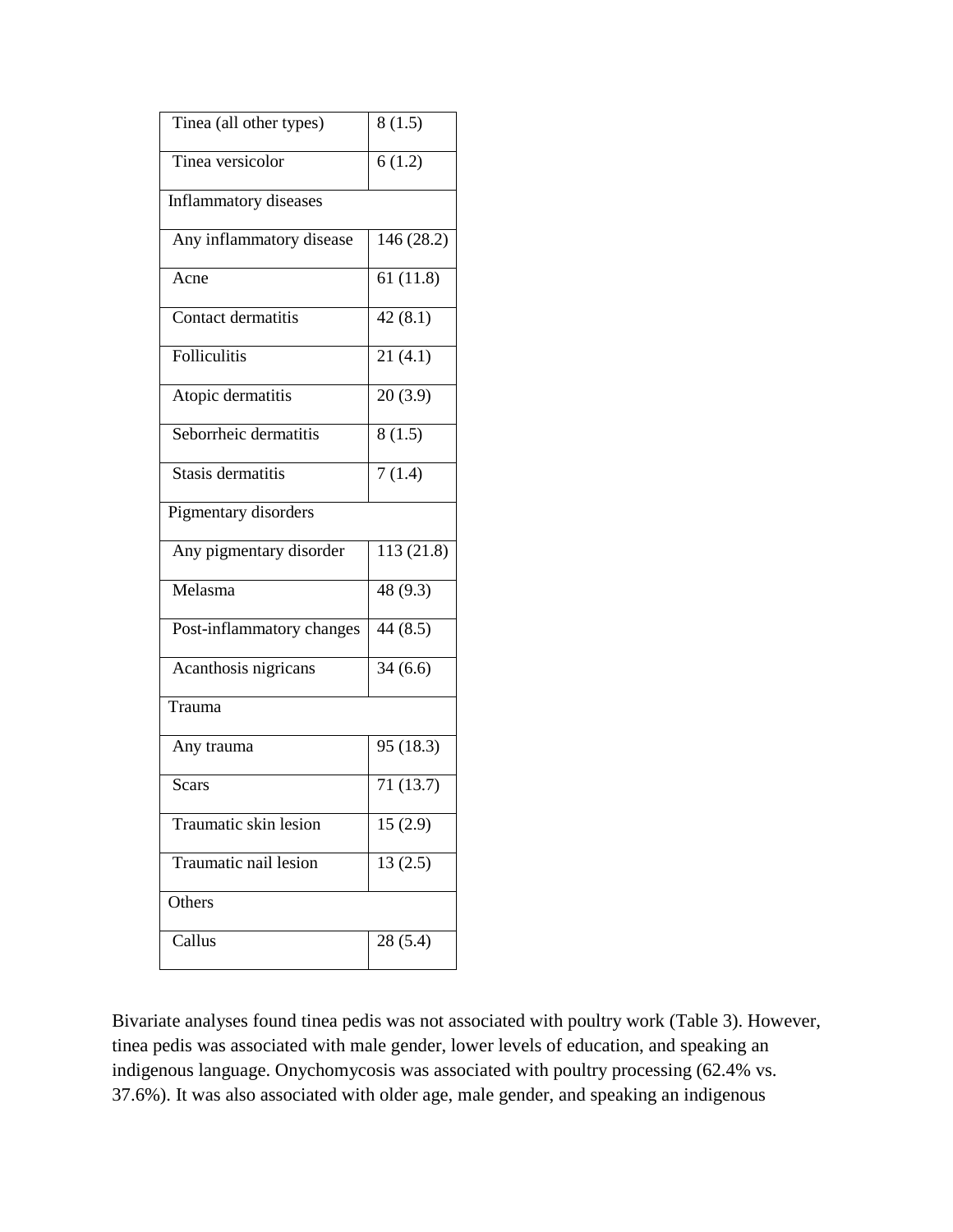language. Acne was not associated with poultry processing but was associated with younger age, longer education, and speaking a non-indigenous language. Melasma was associated with poultry processing (72.9% vs. 27.1%). It was also associated with female gender.

| Characteristic | <b>Total</b><br>sample $n$ (%) | <b>Tinea pedis</b> |                    | Onychomycosis   |                    | Acne            |                    | Melasma        |                    |
|----------------|--------------------------------|--------------------|--------------------|-----------------|--------------------|-----------------|--------------------|----------------|--------------------|
|                |                                | n(%)               | $P-$               | n(%)            | $P-$               | n(%)            | $P -$              | n(%)           | $P -$              |
|                |                                |                    | value <sup>a</sup> |                 | value <sup>a</sup> |                 | value <sup>a</sup> |                | value <sup>a</sup> |
| Type of work   |                                |                    | 0.389              |                 | 0.031              |                 | 0.103              |                | 0.011              |
| Poultry        | 289 (55.8)                     | 113                |                    | 103             |                    | 28              |                    | 35             |                    |
| processing     |                                | (57.9)             |                    | (62.4)          |                    | (45.9)          |                    | (72.9)         |                    |
| Other manual   | 229 (44.2)                     | 82                 |                    | 62              |                    | 33              |                    | 13             |                    |
| work           |                                | (42.0)             |                    | (37.6)          |                    | (54.1)          |                    | (27.1)         |                    |
| Age, years     |                                |                    | 0.234              |                 | 0.039              |                 | < 0.001            |                | 0.135              |
| $18 - 24$      | 85 (16.4)                      | 24                 |                    | 16              |                    | 22              |                    | $\overline{5}$ |                    |
|                |                                | (12.3)             |                    | (9.7)           |                    | (36.1)          |                    | (10.4)         |                    |
| $25 - 30$      | 126(24.3)                      | 52                 |                    | 45              |                    | 19              |                    | 11             |                    |
|                |                                | (26.7)             |                    | (27.3)          |                    | (31.2)          |                    | (22.9)         |                    |
| $31 - 40$      | 172(33.2)                      | 67                 |                    | 59              |                    | 16              |                    | 13             |                    |
|                |                                | (34.4)             |                    | (35.8)          |                    | (26.2)          |                    | (27.1)         |                    |
| $\geq 41$      | 135(26.1)                      | $\overline{52}$    |                    | $\overline{45}$ |                    | $\overline{4}$  |                    | 19             |                    |
|                |                                | (26.7)             |                    | (27.3)          |                    | (6.6)           |                    | (39.6)         |                    |
| Sex            |                                |                    | < 0.001            |                 | < 0.001            |                 | 0.082              |                | 0.005              |
| Male           | 283 (54.6)                     | 139                |                    | 108             |                    | $\overline{27}$ |                    | 17             |                    |
|                |                                | (71.3)             |                    | (65.5)          |                    | (44.3)          |                    | (35.4)         |                    |
| Female         | 235 (45.4)                     | 56                 |                    | 57              |                    | 34              |                    | 31             |                    |
|                |                                | (28.7)             |                    | (34.5)          |                    | (55.7)          |                    | (64.6)         |                    |
| Education,     |                                |                    | 0.010              |                 | 0.244              |                 | < 0.001            |                | 0.403              |
| years          |                                |                    |                    |                 |                    |                 |                    |                |                    |
| $0 - 6$        | 302 (58.3)                     | 127                |                    | 103             |                    | 22              |                    | 32             |                    |
|                |                                | (65.1)             |                    | (62.4)          |                    | (36.1)          |                    | (66.7)         |                    |

**Table 3. Bivariate associations between skin conditions and personal characteristics**   $(n = 518)$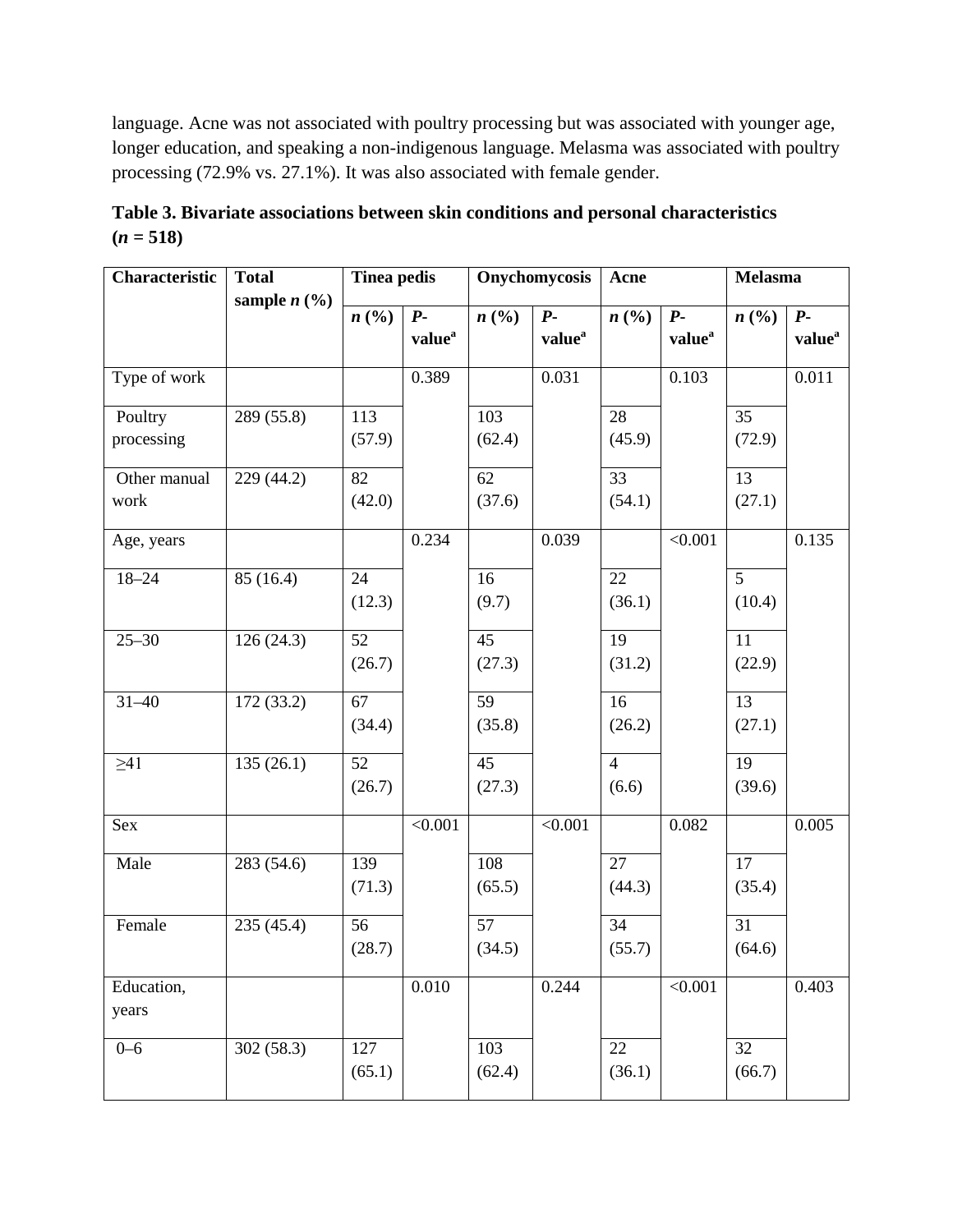| $7 - 9$        | 121(23.4)  | 44     |         | 38     |         | 17     |       | 8      |       |
|----------------|------------|--------|---------|--------|---------|--------|-------|--------|-------|
|                |            | (22.6) |         | (23.0) |         | (27.9) |       | (16.7) |       |
| $\geq 10$      | 95(18.3)   | 24     |         | 24     |         | 22     |       | 8      |       |
|                |            | (12.3) |         | (14.6) |         | (36.1) |       | (16.7) |       |
| First language |            |        | < 0.001 |        | < 0.001 |        | 0.009 |        | 0.721 |
| Indigenous     | 109(21.2)  | 57     |         | 53     |         | 5      |       | 9      |       |
|                |            | (29.4) |         | (32.5) |         | (8.3)  |       | (19.1) |       |
| Non-           | 404 (78.8) | 137    |         | 110    |         | 55     |       | 38     |       |
| indigenous     |            | (70.6) |         | (67.5) |         | (91.7) |       | (80.9) |       |

 ${}^{a}P$ -values from Fisher's exact test are reported when cell frequency < 6.

The overall results of multivariate logistic regression analyses did not differ from those of bivariate analyses except that education was no longer a significant predictor of any skin condition (Table 4). Men were almost three times as likely as women (OR 2.96, 95% CI 2.0–4.4) and indigenous language speakers were almost twice as likely as non-indigenous language speakers (OR 1.86, 95% CI 1.1–3.0) to have tinea pedis ( $P = 0.0124$ ). The odds of having onychomycosis were slightly higher for poultry processing workers (OR 1.52, 95% CI 1.1–2.3), males (OR 1.76, 95% CI 1.2–2.6), and moderately higher for indigenous language speakers (OR 2.82, 95% CI 1.7–4.6) but lower for workers aged 18–24 years (OR 0.35, 95% CI 0.2–0.7). Participants aged 17–24 years were almost 13 times more likely to have acne (OR 12.95, 95% CI 4.1–40.9), whereas participants who spoke an indigenous language were less likely to have acne (OR 0.26, 95% CI 0.1–0.7). Melasma was twice as likely to occur in poultry workers (OR 2.03, 95% CI 1.0–4.0) than in non-poultry workers and was less likely to occur in men (OR 0.43, 95%  $CI$  0.2–0.8) than in women.

| <b>Charact</b><br>eristic | <b>Tinea</b><br>pedis<br>$OR^b$ (<br>95%<br>$\mathbf{C}\mathbf{I}$ | P-value | Onychom<br>ycosis<br>$ORb$ (95<br>% CI | <i>P</i> -value | Acne<br>$OR^b($<br>95%<br>$\mathbf{C}\mathbf{I}$ | P-value | <b>Melas</b><br>ma<br>$OR^b$ (<br>95%<br>$\mathbf{C}\mathbf{I}$ | <i>P</i> -value |  |  |
|---------------------------|--------------------------------------------------------------------|---------|----------------------------------------|-----------------|--------------------------------------------------|---------|-----------------------------------------------------------------|-----------------|--|--|
|                           | Type of work                                                       |         |                                        |                 |                                                  |         |                                                                 |                 |  |  |
| Poultry                   | 1.14                                                               | 0.5170  | $1.52(1.1-$                            | 0.0407          | 0.97                                             | 0.9157  | 2.03                                                            | 0.0420          |  |  |
| processin                 | $(0.8 -$                                                           |         | 2.3)                                   |                 | $(0.5 -$                                         |         | $(1.0-$                                                         |                 |  |  |
| g                         | 1.7)                                                               |         |                                        |                 | 1.7)                                             |         | 4.0)                                                            |                 |  |  |

| Table 4. Multivariate logistic regression analysis for selected conditions |  |  |  |
|----------------------------------------------------------------------------|--|--|--|
|                                                                            |  |  |  |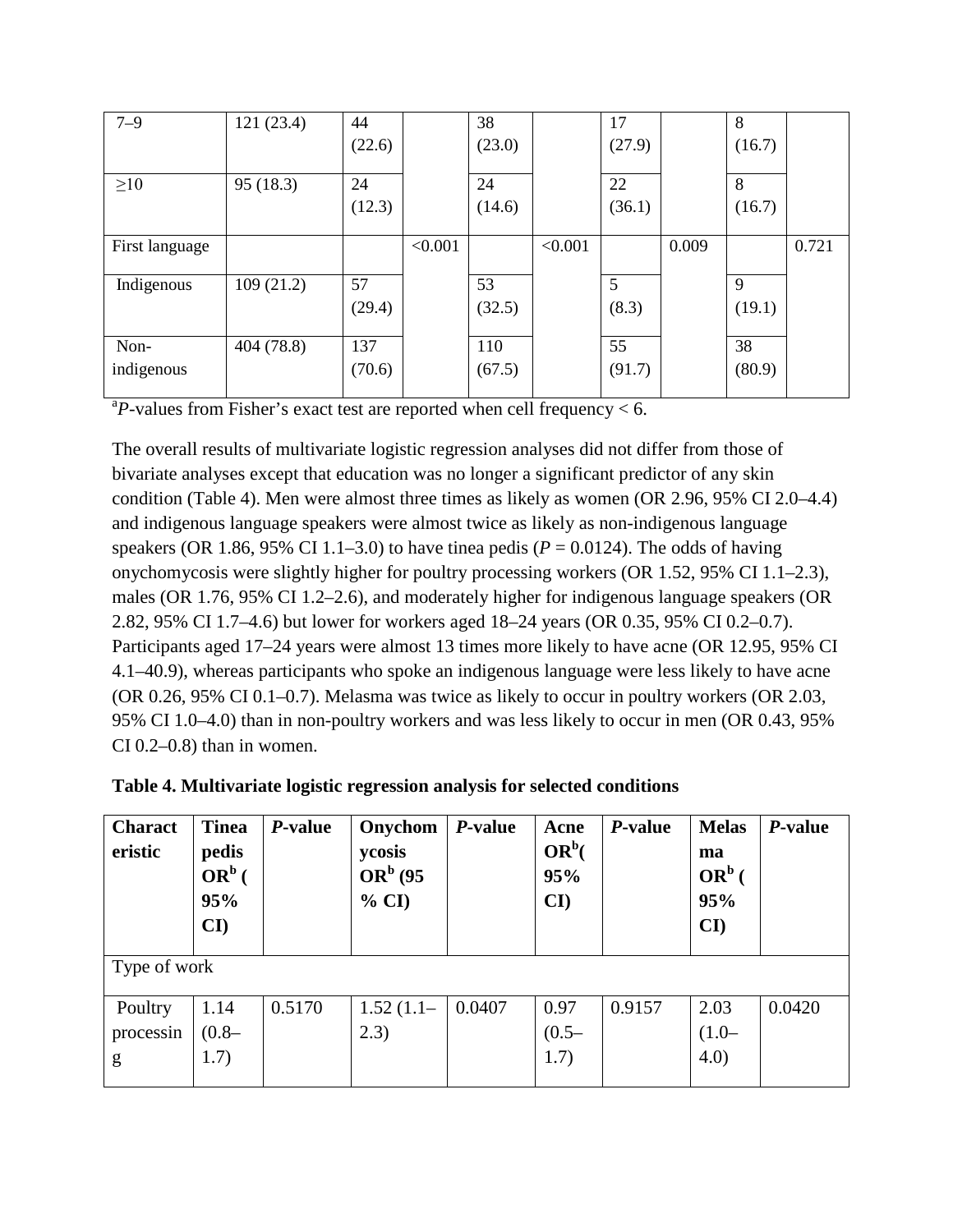| Other               |          |                |             |                |          |                |          |                |
|---------------------|----------|----------------|-------------|----------------|----------|----------------|----------|----------------|
| manual              |          |                |             |                |          |                |          |                |
| work <sup>a</sup>   |          |                |             |                |          |                |          |                |
| Age,                |          | 3              |             | 3              |          | $\overline{3}$ |          | $\overline{3}$ |
| years               |          | $d.f., P = 0$  |             | $d.f., P = 0$  |          | d.f., P < 0    |          | $d.f., P = 0$  |
|                     |          | .1550          |             | .0146          |          | .0001          |          | .3532          |
| $18 - 24$           | 0.54     | 0.0231         | $0.35(0.2-$ | 0.0013         | 12.95    | < 0.0001       | 0.44     | 0.3341         |
|                     | $(0.3 -$ |                | 0.7)        |                | $(4.1 -$ |                | $(0.1 -$ |                |
|                     | 1.03)    |                |             |                | 40.9     |                | 1.3)     |                |
| $25 - 30$           | 1.06     | 0.2603         | $0.91(0.5-$ | 0.9657         | 6.60     | 0.0487         | 0.62     | 0.9830         |
|                     | $(0.6 -$ |                | 1.6)        |                | $(2.1 -$ |                | $(0.3 -$ |                |
|                     | 1.8)     |                |             |                | 20.6)    |                | 1.5)     |                |
| $31 - 40$           | 1.01     | 0.3467         | $1.00(0.6-$ | 0.0757         | 3.01     | 0.2739         | 0.57     | 0.7300         |
|                     | $(0.6 -$ |                | 1.7)        |                | $(1.0 -$ |                | $(0.3 -$ |                |
|                     | 1.7)     |                |             |                | 9.4)     |                | 1.2)     |                |
| $\geq 41^{\circ}$   |          |                |             |                |          | 18             |          |                |
| Sex                 |          |                |             |                |          |                |          |                |
| Male                | 2.96     | < 0.0001       | $1.76(1.2-$ | 0.0059         | 0.67     | 0.1785         | 0.43     | 0.0100         |
|                     | $(2.0 -$ |                | 2.6)        |                | $(0.4 -$ |                | $(0.2 -$ |                |
|                     | 4.4)     |                |             |                | 1.2)     |                | (0.8)    |                |
| Female <sup>a</sup> |          |                |             |                |          |                |          |                |
| Educatio            |          | $\overline{2}$ |             | $\overline{2}$ |          | $\sqrt{2}$     |          | $\mathbf{2}$   |
| n, years            |          | $d.f., P = 0$  |             | $d.f., P = 0$  |          | $d.f., P = 0$  |          | $d.f., P = 0$  |
|                     |          | .2049          |             | .9416          |          | .0517          |          | .7355          |
|                     |          |                |             |                |          |                |          |                |
| $0 - 6^a$           |          |                |             |                |          |                |          |                |
| $7 - 9$             | 0.78     | 0.9652         | $1.09(0.7-$ | 0.7460         | 1.69     | 0.7899         | 0.72     | 0.5849         |
|                     | $(0.5 -$ |                | 1.8)        |                | $(0.8 -$ |                | $(0.3 -$ |                |
|                     | 1.3)     |                |             |                | 3.5)     |                | 1.7)     |                |
| $\geq 10$           | 0.62     | 0.2003         | $1.01(0.6-$ | 0.9023         | 2.38     | 0.0645         | 0.84     | 0.9720         |
|                     | $(0.4 -$ |                | 1.8)        |                | $(1.2 -$ |                | $(0.4 -$ |                |
|                     | 1.1)     |                |             |                | (4.8)    |                | 2.0)     |                |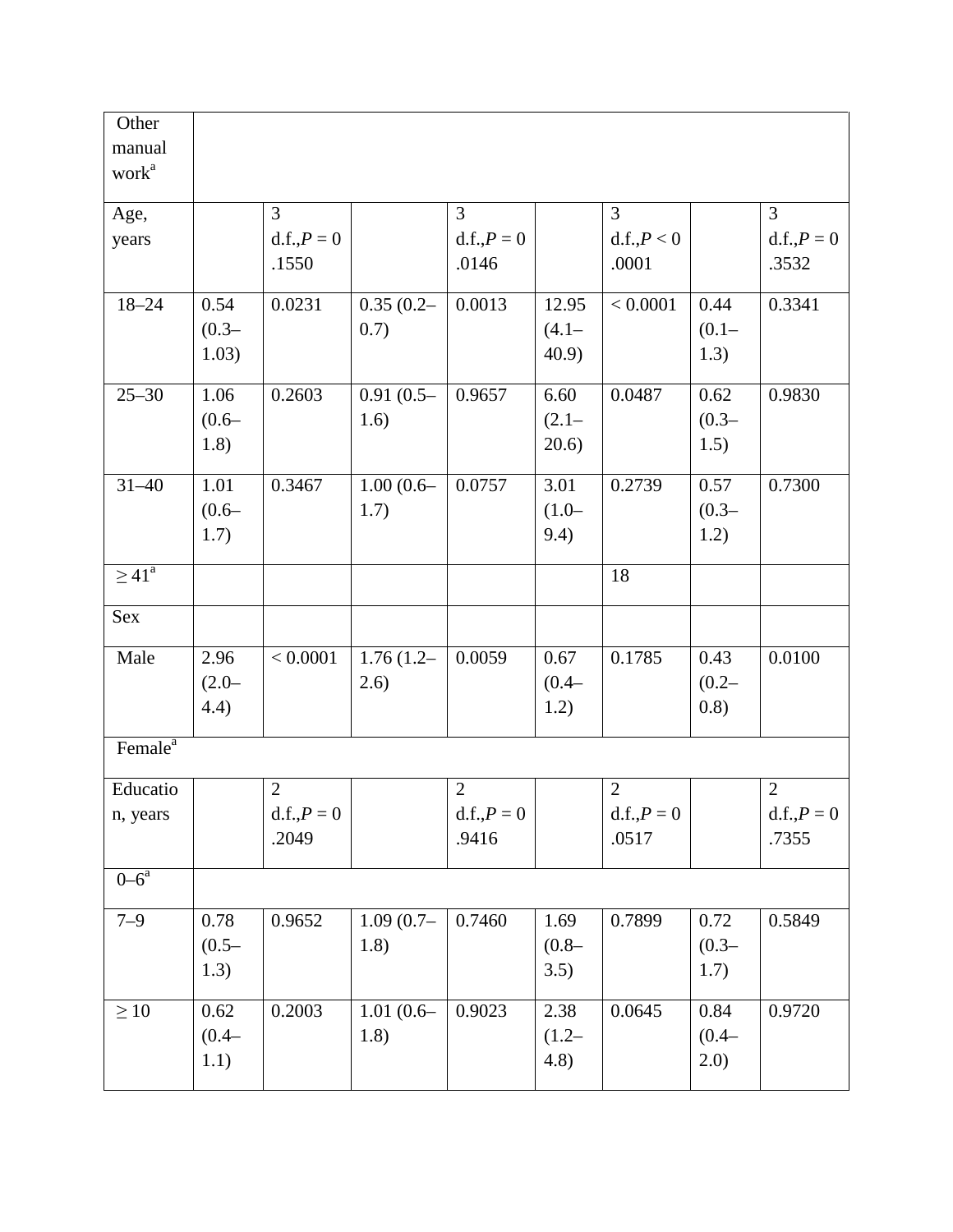| Languag                     |          |        |             |          |          |        |          |        |
|-----------------------------|----------|--------|-------------|----------|----------|--------|----------|--------|
| e                           |          |        |             |          |          |        |          |        |
|                             |          |        |             |          |          |        |          |        |
| Indigeno                    | 1.86     | 0.0124 | $2.82(1.7-$ | < 0.0001 | 0.26     | 0.0084 | 1.04     | 0.9252 |
| <b>us</b>                   | $(1.1 -$ |        | 4.6)        |          | $(0.1 -$ |        | $(0.4 -$ |        |
|                             | 3.0)     |        |             |          | 0.7)     |        | (2.4)    |        |
|                             |          |        |             |          |          |        |          |        |
| Non-indigenous <sup>a</sup> |          |        |             |          |          |        |          |        |

<sup>a</sup>Reference category

<sup>b</sup>Odds ratio adjusted for all other predictors

OR, odds ratio; 95% CI, 95% confidence interval; d.f. degrees of freedom.

## **Discussion**

Skin disease is common among all immigrant Latino workers in western North Carolina. Most of the workers examined had infectious diseases, inflammatory diseases, or pigmentary disorders. Tinea pedis, onychomycosis, acne, and melasma were the most commonly diagnosed conditions. Of these, incidences of onychomycosis and melasma were 1.5 and 2.0 times higher, respectively, in poultry processing workers than in other Latino manual workers.

The reason for excess onychomycosis in poultry workers is not clear. The higher frequency of fungal nail infection may be related to factors particular to poultry. Poultry workers are often exposed to work environments that are cold or hot and humid and which require the use of occlusive footwear that may cause fungal nail infection. However, no relationship with type of work was found for tinea pedis. This may reflect overall poor and crowded living conditions in this economically disadvantaged population. We found age to be a protective factor against onychomycosis in individuals aged 17–24 years compared with those aged  $\geq$  41 years. Age is a well-recognized risk factor for onychomycosis because of slower rates of nail growth, cumulative trauma and microtrauma to the nail, and the greater likelihood of peripheral vascular disease in older adults.<sup>18</sup> The odds of having onychomycosis were 1.76 times higher for men than for women. Male gender has been associated with higher risk as a result of more trauma to the nail (e.g. from sports activities) and the more common use of occlusive footwear. The role of progesterone and related steroids as protective factors has also been proposed.<sup>18,19</sup>

The finding of an increased risk for melasma in poultry workers is also unexplained. Melasma was more common among women, which is in line with reports in the literature.<sup>20–26</sup> Unlike in our previous study, which used a small convenience sample of male poultry workers, $27$  melasma was not associated with indigenous language, a possible proxy for Native American ancestry. The same previous study<sup>27</sup> suggested that artificial sources of light used in factories may play a role in this hyperpigmentation. Because environmental factors are more homogeneous among poultry workers, their link to the occurrence of melasma should be further investigated. Our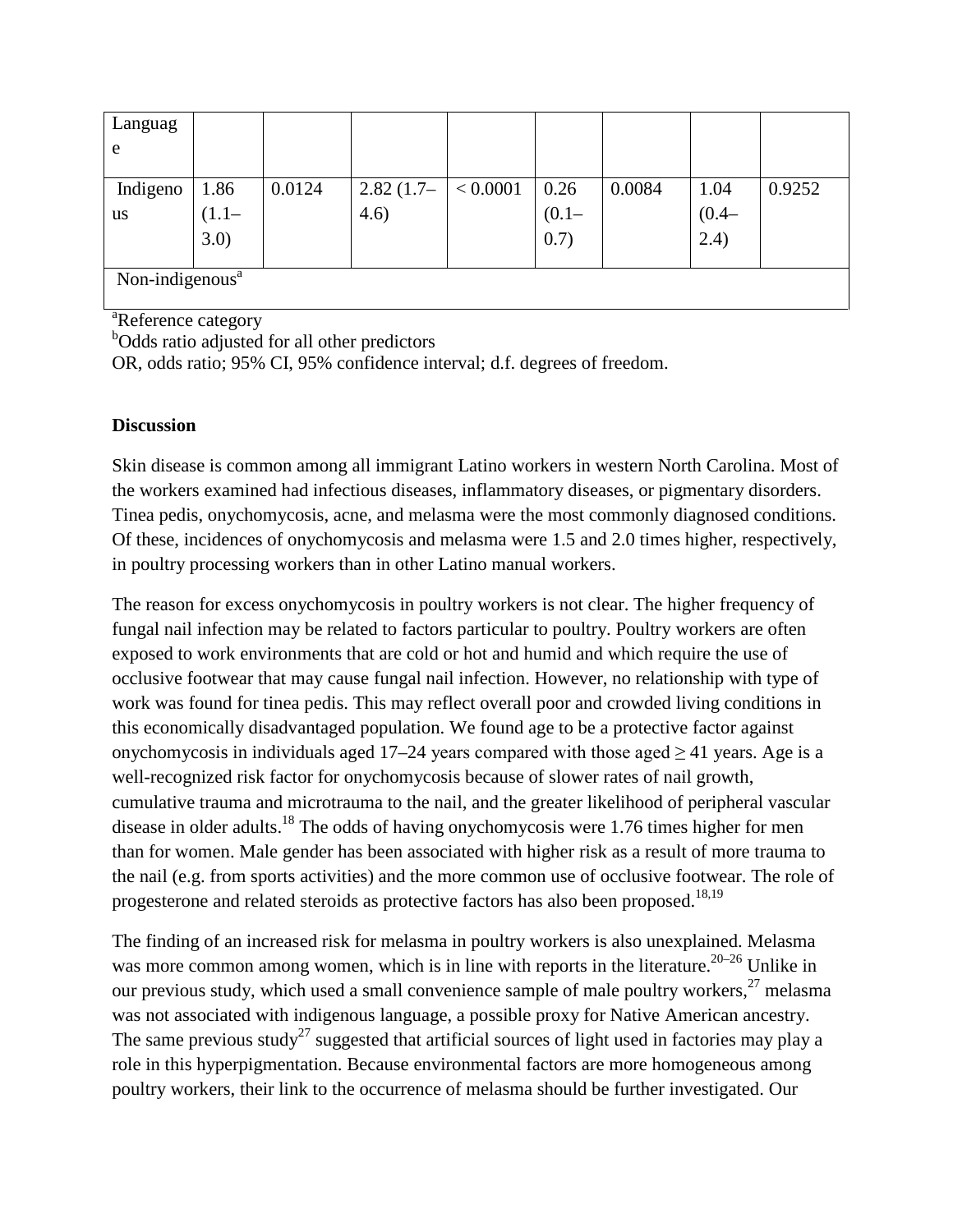previous research shows that melasma, at least in men, is associated with decreased quality of life. $27$ 

It is difficult to compare the overall levels of skin disease observed in this study with the findings of previous research among Latinos in the USA because data sources and research designs differ. For example, Sanchez<sup>24</sup> reported that the most commonly observed conditions in the US Latino population were acne vulgaris (12.3%), eczema (20.1%), warts/condyloma (17.5%), and fungal infections (9.3%). However, these findings were obtained in a dermatology clinic setting, whereas our results reflect population-based sampling.

We found a lower frequency of contact dermatitis than might be expected among manual workers. Because the physical examinations were all conducted on a Sunday, some workers may not have been exposed to work conditions for > 24 hours. This may explain the relatively low level of contact and atopic dermatitis apparent in the study. Other possibilities include the healthy worker effect that emerges when workers with severe involvement drop out of these occupations.28 Workers with less sensitivity may have developed resistance or strategies for avoiding exposures or controlling their impact.

The most common dermatological conditions in our sample were tinea pedis (37.6%) and onychomycosis (31.9%). Prevalences of tinea pedis and onychomycosis have been assessed in the general population in different countries. However, the results vary depending on the population studied, the sample size, the type of clinical assessment (medical examination vs. self-diagnosis), and microbiological studies (identification of the responsible pathogen vs. no microbiological examination). Prevalences vary from 2.1 to 12% for onychomycosis and from 3.8% to 61% for tinea pedis.<sup>29–32</sup> Data reviewed and summarized for the professional dermatological association in the USA indicate that onychomycosis affects 12% of the US population.32

Skin disease is common in the general population as well as in immigrant Latino workers in North Carolina.<sup>19,24</sup> The conditions recorded in this cohort are similar to those that appear in the general population, such as acne and tinea pedis. Melasma is also known to be prevalent in Latino populations.<sup>24</sup> Acne, as expected, was more common among the younger group of workers but also less frequent in the group with an indigenous first language.

The results of this study should be interpreted in the light of its limitations. Diagnoses were based on physical examination alone. The diagnoses of fungal skin and nail infections were not confirmed by either potassium hydroxide-treated scrapings or fungal culture. This limitation was required as a trade-off for obtaining a large sample size and as a result of the difficulty of recruiting this population. The physical examination focused on the head, neck, arms, hands, and feet and did not include a whole-body skin examination. The latter might have revealed additional skin conditions. However, the areas examined are those that are most likely to exhibit effects of occupational exposures. However, the study has several strengths. Data were gathered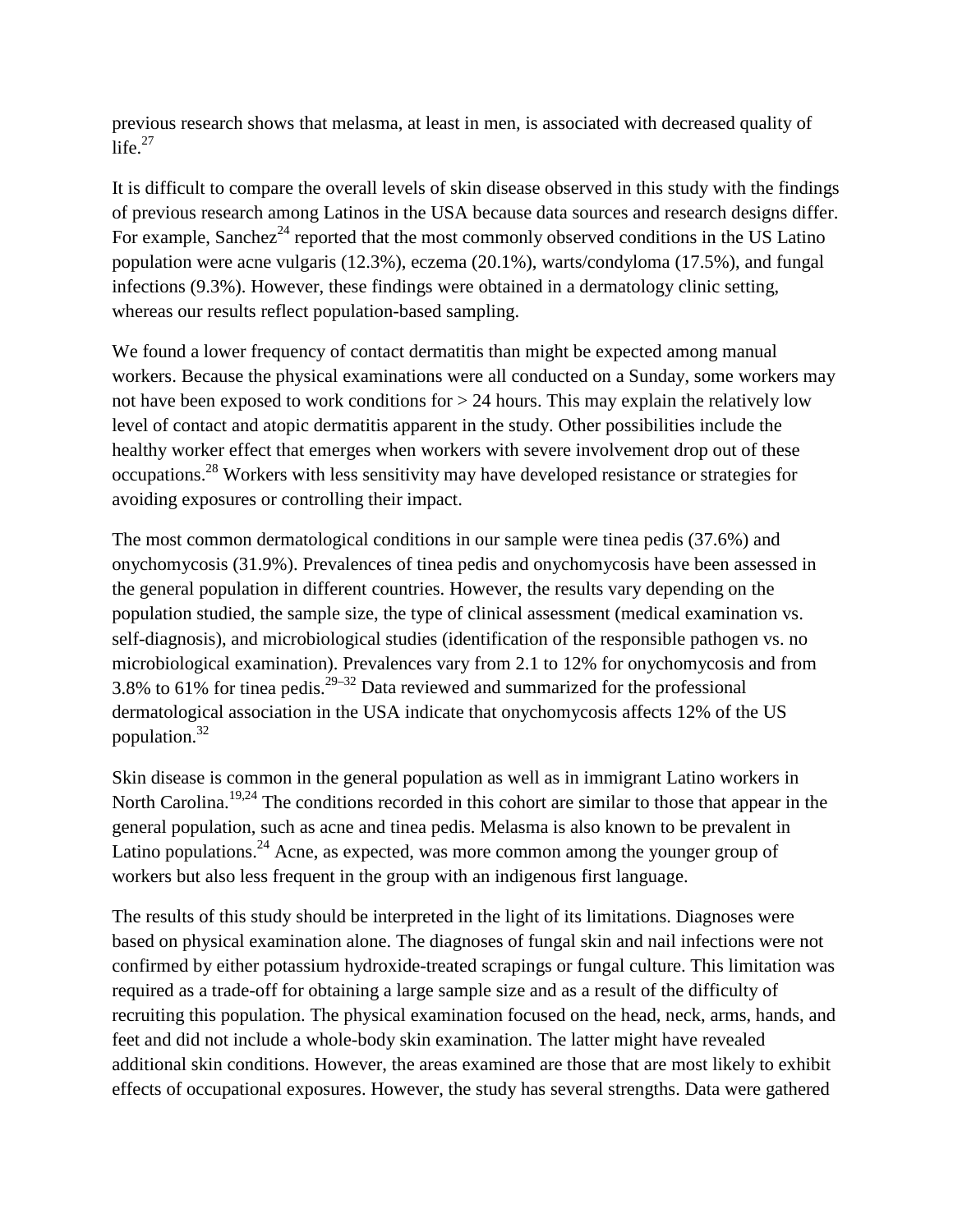by direct physical examination supervised by a board-certified, Spanish-speaking dermatologist. This ensured appropriate diagnoses, as well as the ability to query study participants for additional information concerning their skin conditions. Although a sizable proportion of the sample reported speaking an indigenous language, all participants knew enough Spanish to be examined and interviewed in that language. The sample size was large, and participants were enrolled without regard to skin conditions. Data were obtained from a sample recruited using a strategy designed to enumerate and recruit a sample representative of a population that is difficult to reach. Both of these aspects of the sample make this study unique among investigations into occurrences of occupational skin disease, providing a future basis for studies that might incorporate greater use of laboratory testing.

The novel results of this study suggest that this understudied, inaccessible population should be monitored for fungal skin and nail infections of the feet. These infections can predispose to more serious infections, particularly in individuals with diabetes, a condition that is common in the Latino population in the USA.<sup>33</sup> Evaluation of the sanitary and living conditions of these economically disadvantaged populations may also be needed, as well as further research on possible educational and engineering measures to reduce prevalences of these conditions. Findings from such research may indicate the need for intervention.

### **References**

1 US Bureau of Labor Statistics. Workplace injuries, 2009. Washington: Department of Labor 2010.http://www.bls.gov/news.release/pdf/osh.pdf. [Accessed September 2, 2011.]

2 Cohen DE, Bassiri-Tehrani S. Irritant contact dermatitis. In: Bolognia JL, Jorizzo JL, Rapini RP, eds. *Dermatology*, Vol.**1**. New York, NY: Mosby 2003: 241–250.

3 Pew Hispanic Center. Census 2010: 50 million Latinos. Hispanics account for more than half of nation's growth in past decade.2011. http://pewhispanic.org/files/reports/140.pdf. [Accessed September 7, 2011.]

4 Orrenius P, Zadvony M. *Do Immigrants Work in Riskier Jobs? Research Department Working Paper 0901*. Dallas, TX: Federal Reserve Bank of Dallas 2009http://dallasfed.org/research/papers/2009/wp0901.pdf. [Accessed September 16, 2011.].

5 Marín AJ, Grzywacz JG, Arcury TA, *et al.* Evidence of organizational injustice in poultry processing plants: possible effects on occupational health and safety among Latino workers in North Carolina. *Am J Ind Med*2009; **52**: 37–48.

6 Quandt SA, Schulz MR, Feldman SR, *et al.* Dermatological illnesses of immigrant poultry– processing workers in North Carolina.*Arch Environ Occup Health*2005; **60**: 165–169.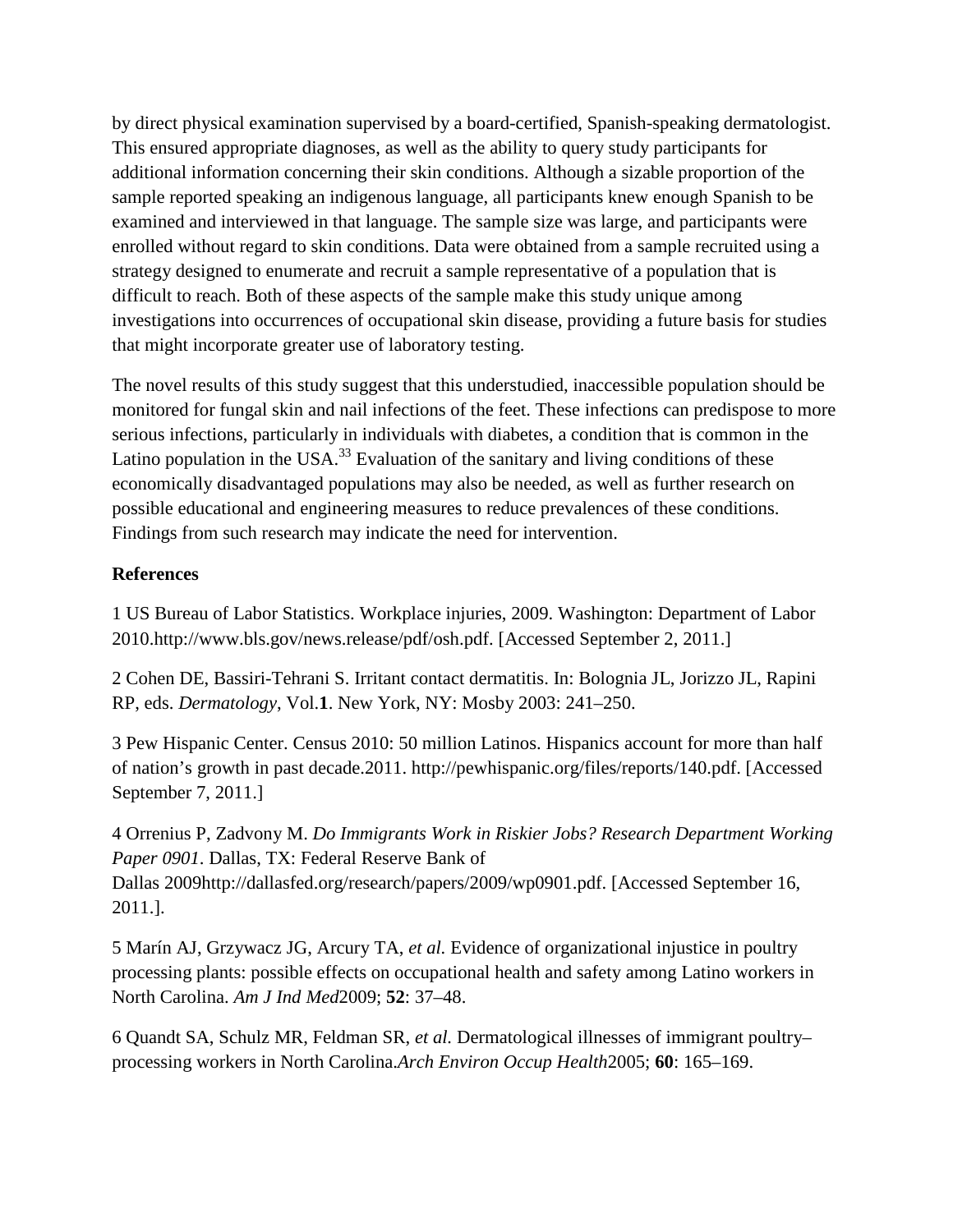7 Arcury TA, Feldman SR, Schulz MR, *et al.* Diagnosed skin diseases among migrant farmworkers in North Carolina: prevalence and risk factors. *J Agric Saf Health*2007; **13**: 407– 418.

8 Hinckley M, Feldman SR, Fleisher AB, *et al.* Common skin disorders seen in migrant farmworker health care clinic setting. *J Agromedicine*2007; **12**: 71–79.

9 Jeebhay MF, Robins TG, Lehrer SB, *et al.* Occupational seafood allergy: a review. *Occup Environ Med*2001; **58**: 553–562.

10 Keefe M, al-Ghamdi A, Coggon D, *et al.* Cutaneous warts in butchers. *Br J Dermatol*1994; **130**: 9–14.

11 Keefe M, al-Ghamdi A, Coggon D, *et al.* Butchers' warts: no evidence for person to person transmission of HPV7. *Br J Dermatol*1994; **130**: 15–17.

12 Guo YL, Wang BJ, Yeh KC, *et al.* Dermatoses in cement workers in southern Taiwan. *Contact Dermatitis*1999; **40**: 1–7.

13 Stehr-Green PA, Hewer P, Meekin GE, Judd LE. The etiology and risk factors for warts among poultry processing workers. *Int J Epidemiol*1993; **22**: 294–298.

14 Mergler D, Vezina N, Beauvais A. Warts among workers in poultry slaughterhouses. *Scand J Work Environ Health*1982; **8**:180–184.

15 Pew Hispanic Center. Census 2010 North Carolina County Database. http://pewhispanic.org/data/census2010/. [Accessed September 7, 2011.].

16 Arcury TA, Quandt SA. Participant recruitment for qualitative research: a site-based approach to community research in complex societies. *Hum Organ*1999; **58**: 128–133.

17 Occupational Safety and Health Administration. Poultry Processing Industry e-Tool.http://www.osha.gov/SLTC/etools/poultry/index.html. [Accessed November 10, 2011.]

18 Gupta AK, Konnikov N, Lynde CW, *et al.* Onychomycosis: predisposed populations and some predictors of suboptimal response to oral antifungal agents. *Eur J Dermatol*1999; **9**: 633– 638.

19 Arcury TA, Quandt SA, Mellen BG. An exploratory analysis of occupational skin disease among Latino migrant and seasonal farmworkers in North Carolina. *J Agric Safety Health*2003; **9**: 221–232.

20 Pandya AG, Guevara IL. Disorders of hyperpigmentation. *Dermatol Clin*2000; **18**: 91–98.

21 Grimes PE. Melasma. Etiologic and therapeutic considerations. *Arch Dermatol*1995; **131**: 1453–1457.